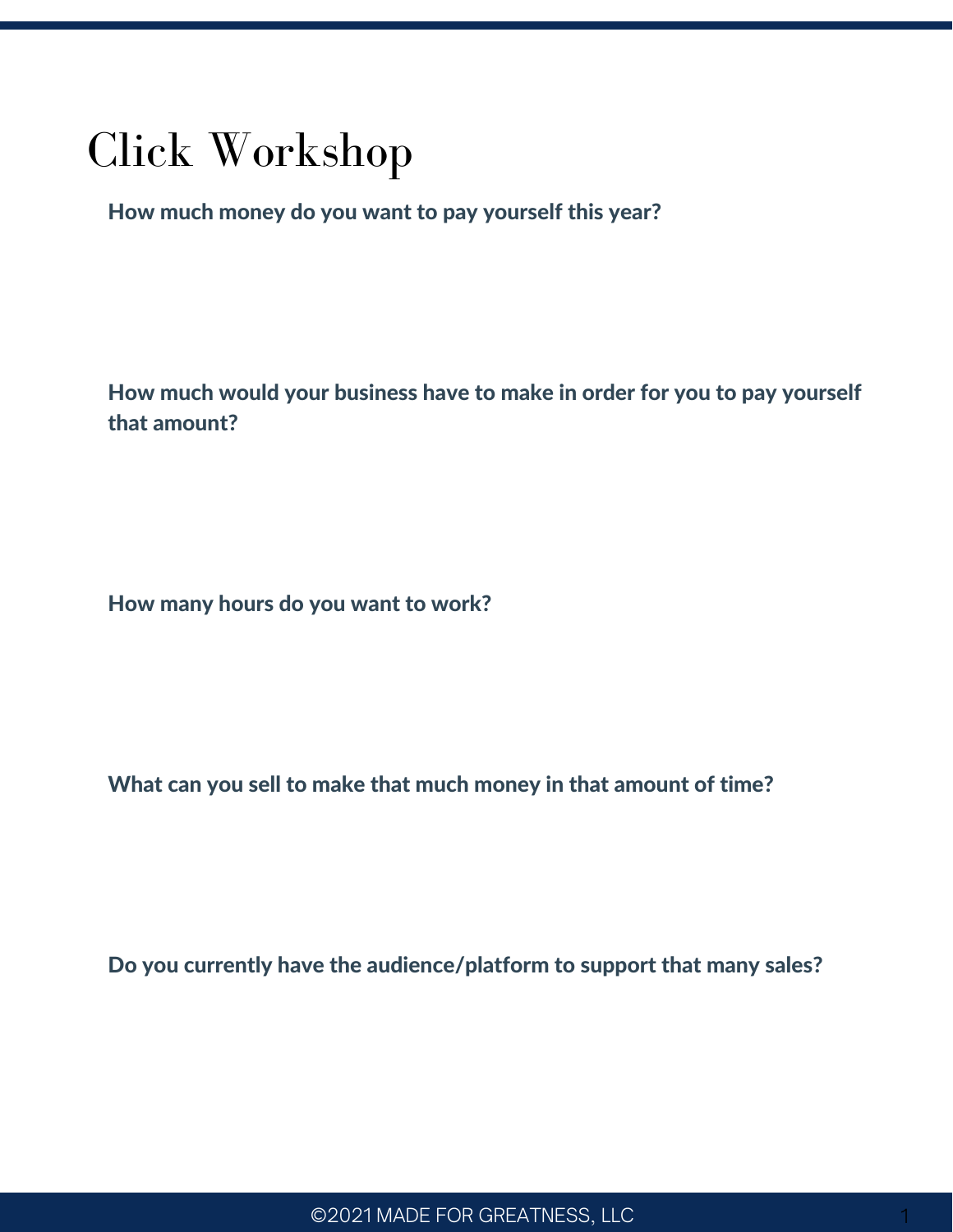## Money Beliefs

Do you think your offer is a great deal for your clients? Why or why not?

What do you think is a lot of money?

Do you think your clients want what you offer more than having the money it costs in the bank? Why or why not?

What money beliefs do you think you might have that could be holding you back from making lots of money?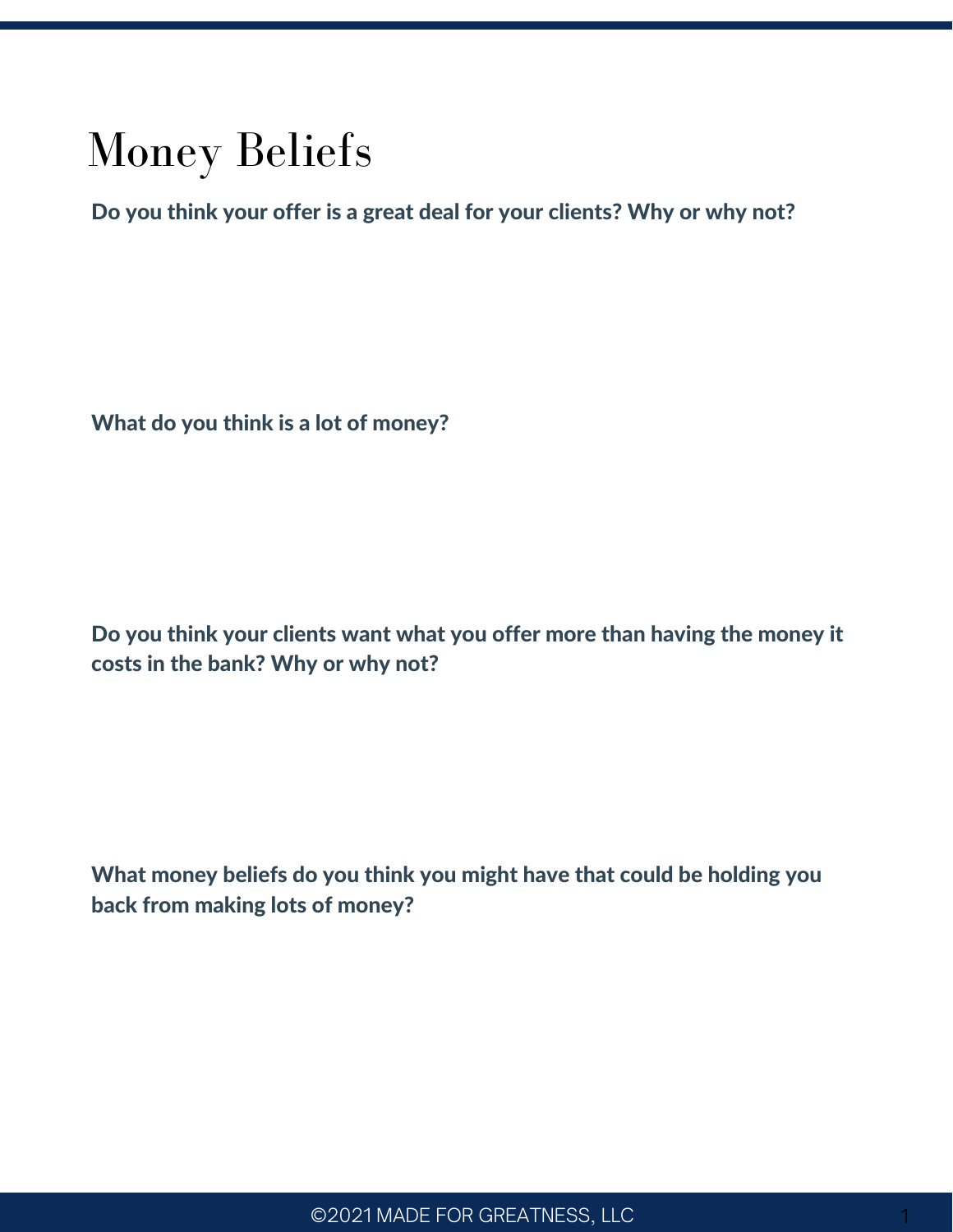# Time Management

How many hours per week do you want to work?

How many hours per week are you currently working?

What are you working on during those hours?

What are you telling yourself about time?

Put one of those thoughts into a model:

- C:
- T:
- F:
- A:
- R: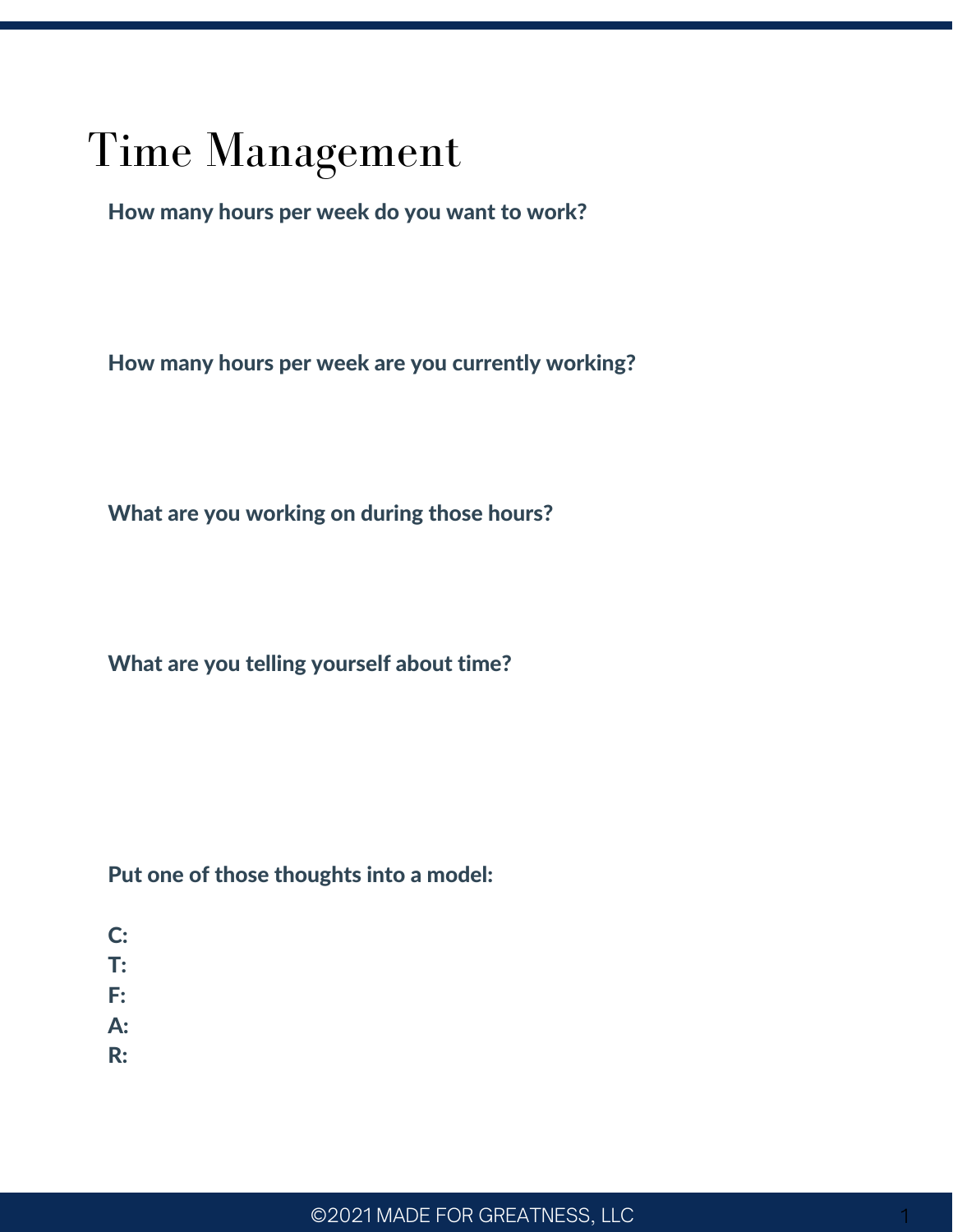### Made For Business

Do you believe that God made you for business? Why or why not?

If you believe He is calling you to go on a mission, how would you describe that mission?

When the mission gets hard, how do saints respond?

What can you think on the hard days?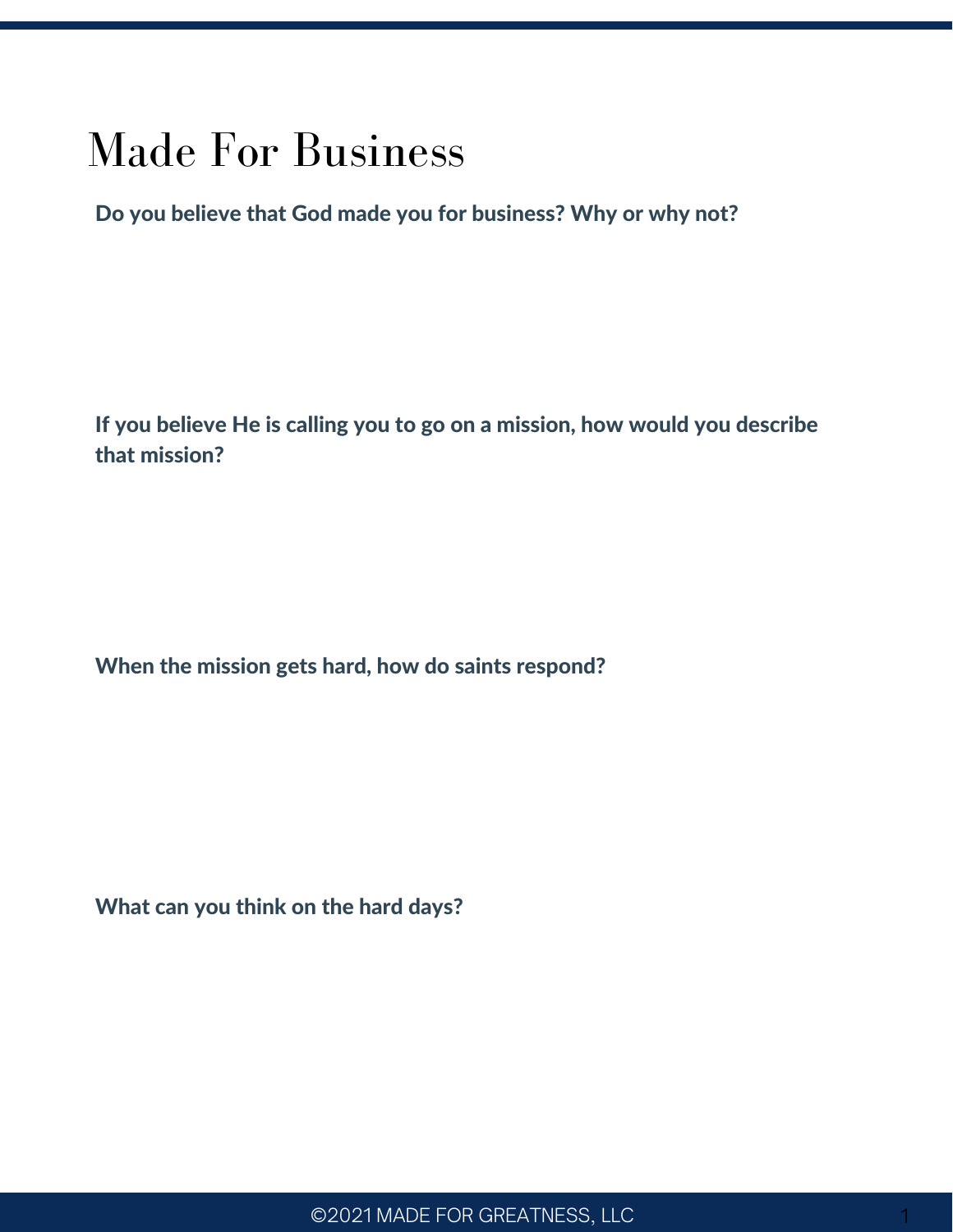# Learning The Model

### The Model

Your business is the result of your thinking. You have thoughts about sales, marketing, what you offer, your clients, money, and entrepreneurship. You must understand your thinking if you want to change your business.

### Unintentional Model

Circumstance: Thinking about my impossible goal. Thought: I'm terrible at sales. Feeling: Defeated Action: Don't learn about sales, wallow in fear and worry about not making money, complain to my husband, buffer (overeat, overdrink, scroll, etc.) Result: I'm still terrible at sales.

#### Intentional Model

Circumstance: Thinking about my impossible goal. Thought: I'm going to learn how to be better at sales this year. Feeling: Determined Action: Make a learning schedule, order a book/sign up for a course/watch something I've already bought, practice, take notes after discovery calls, keep learning, pray for wisdom Result: I get better at sales.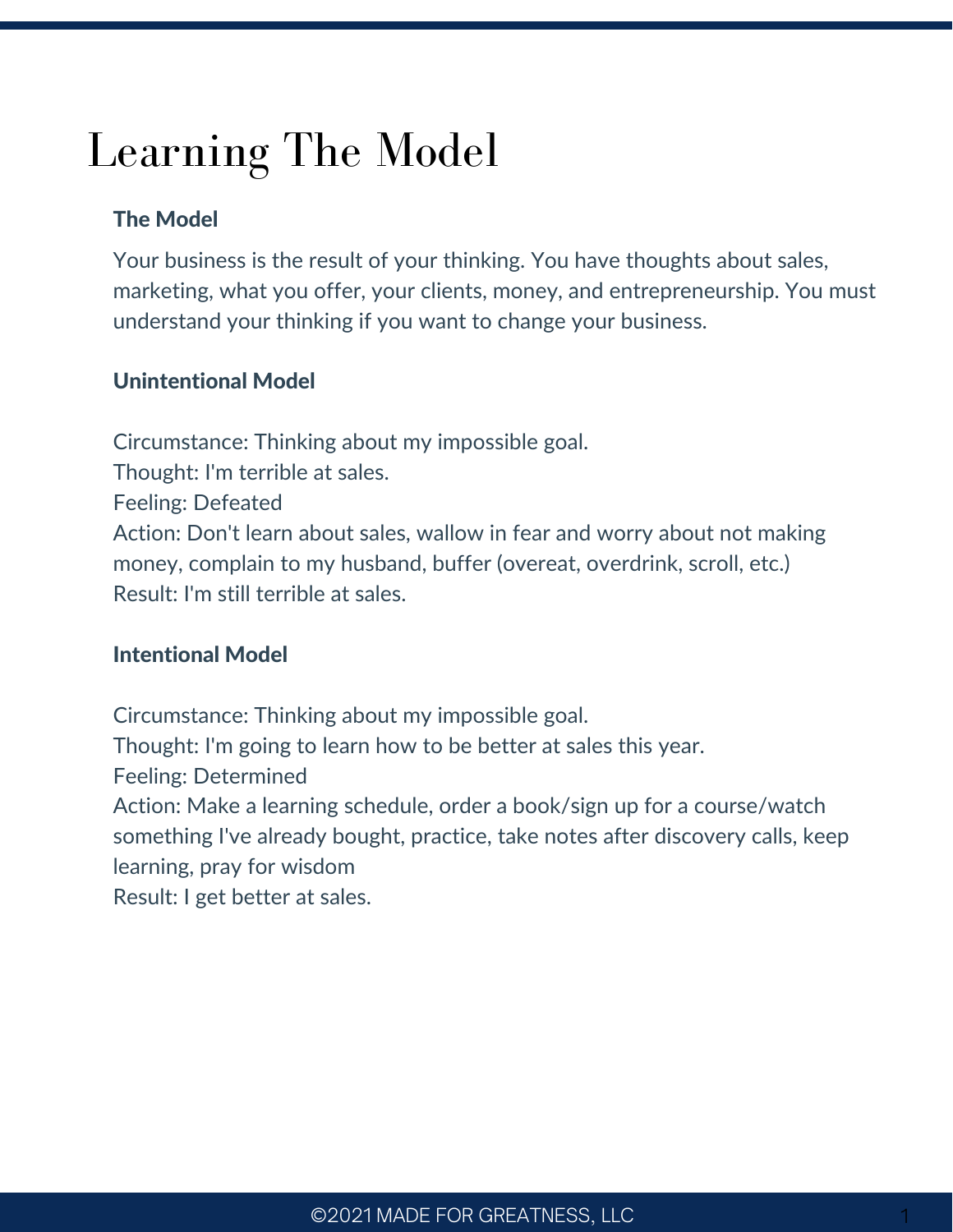# The Model

You're going to learn The Model and it has the power to radically change your life. This is the exact tool my clients use to make more money and enjoy their businesses more. Fill in an Unintentional model and an Intentional model below!

#### **Unintentional Model**

| $\mathcal{C}$                    |  |
|----------------------------------|--|
|                                  |  |
| 丁丁丁                              |  |
| $\frac{1}{\sqrt{1-\frac{1}{2}}}$ |  |
|                                  |  |

### **Intentional Model**

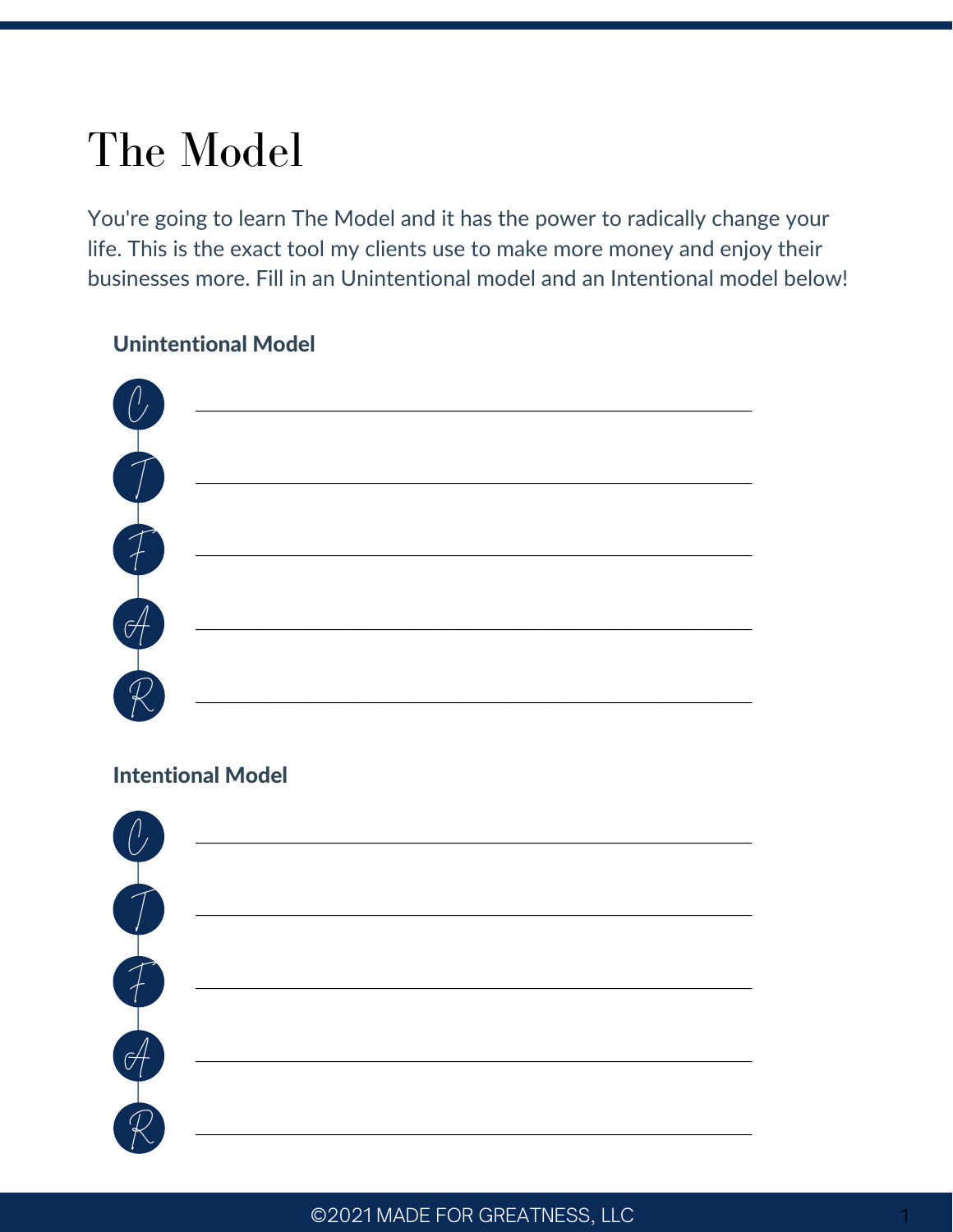# Your Thoughts...

### About Money

About Yourself

About Your Business

About Sales/Marketing

About Being a Working Mom